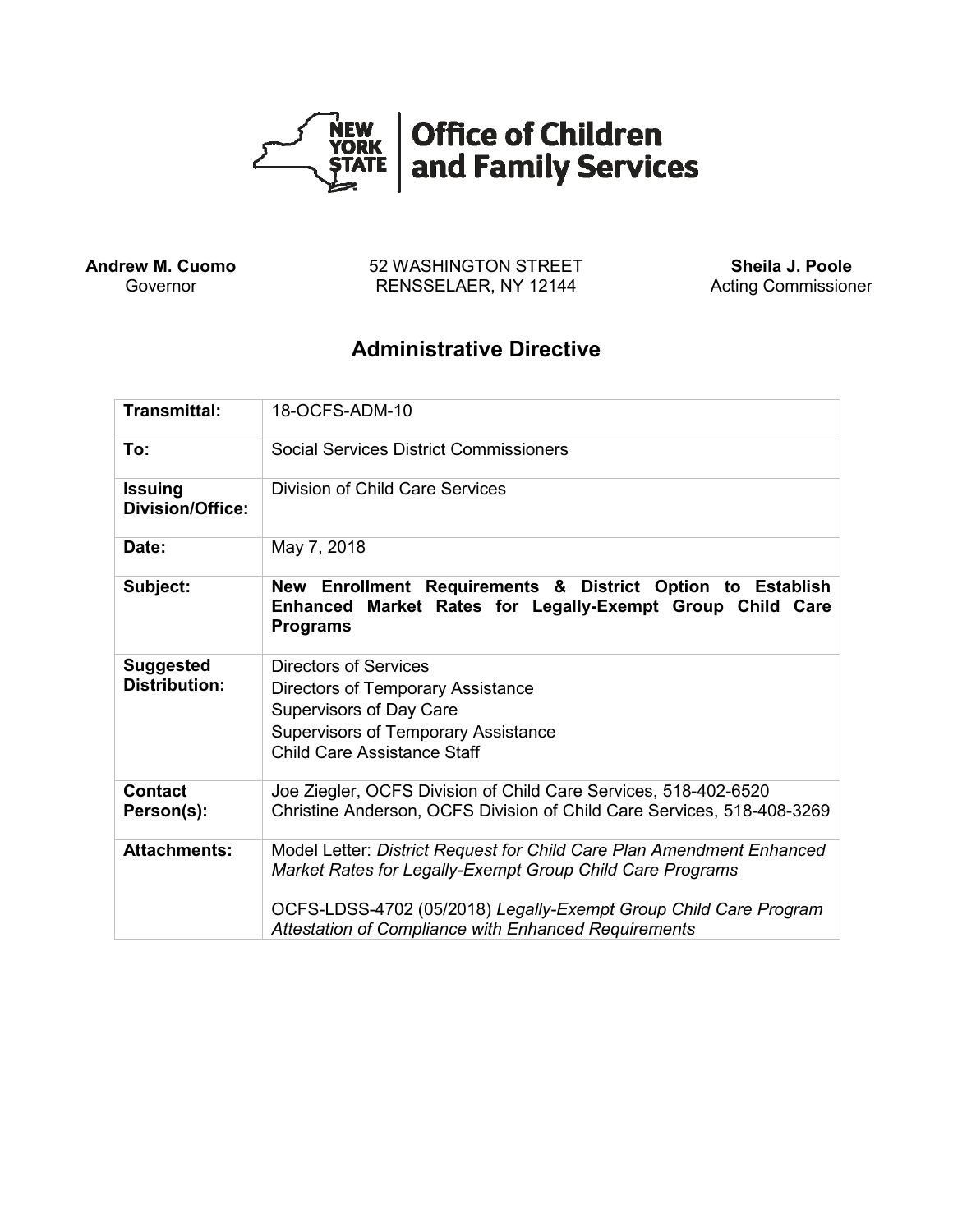# **Filing References**

| <b>Previous ADMs/INFs</b> | <b>Releases</b><br><b>Cancelled</b> | <b>NYS Regs.</b> | <b>SSL and</b><br><b>Other Legal</b><br>Ref. | <b>Manual Ref.</b> | Misc. Ref. |
|---------------------------|-------------------------------------|------------------|----------------------------------------------|--------------------|------------|
| 18-OCFS-ADM-09            |                                     | 18 NYCRR         |                                              |                    |            |
| 17-OCFS-ADM-04            |                                     | 415.4, 415.9     |                                              |                    |            |
| 16-OCFS-LCM-18            |                                     |                  |                                              |                    |            |
| 12-OCFS-LCM-01            |                                     |                  |                                              |                    |            |
| 06-OCFS-INF-06            |                                     |                  |                                              |                    |            |

## **I. Purpose**

The purpose of this Administrative Directive (ADM) is to inform social services districts (districts) of regulatory changes to Title 18 of the Official Compilation of Codes, Rules and Regulations of the State of New York (NYCRR), sections 415.4 and 415.9. The regulations were filed on an emergency basis, effective April 16, 2018, and pertain to the provision of child care services funded under the New York State Child Care Block Grant (NYSCCBG). These changes promote the health and safety of children in legally-exempt group child care programs by establishing group size limits and staff-to-child ratios; and provide districts with the option to promote the quality of care by electing to establish an enhanced market rate for eligible legally-exempt group child care programs.

## **II. Background**

Section 658E(c)(2)(H) of the federal Child Care and Development Block Grant Act of 2014 requires states to develop appropriate child care provider-to-child ratios that address group size, limits for specific age populations, and the appropriate ratio between the number of children and number of providers in terms of the age of children. Prior to the adoption of the emergency regulations, there were no regulatory standards for staff-tochild supervision ratios and maximum group size requirements for legally-exempt group child care programs funded under the NYSCCBG. OCFS was granted a waiver by the federal Administration for Children and Families with respect to these requirements until September 30, 2017. OCFS requested an extension of this waiver on August 31, 2017 and has received no official response.

OCFS filed regulatory changes on an emergency basis and at the same time as a Notice of Proposed Rulemaking to establish maximum group sizes and supervision standards for caregivers of legally-exempt group child care and to provide districts with the opportunity to incentivize caregivers of legally-exempt group child care to maintain cardio-pulmonary resuscitation (CPR) trained caregivers onsite, to institute a health care plan for the program, and to receive additional annual training. Prior to developing the regulatory changes, OCFS collected stakeholder input and developed the standards in a way to minimize a detrimental impact on access to child care for families and avoid undue costs to legally-exempt group child care programs, while simultaneously improving the health and safety of children.

Legally-exempt group child care means care provided by those caregivers, other than caregivers of informal child care, which are not required to be licensed by or registered with OCFS or licensed/permitted by the City of New York, but which meet all applicable state or local requirements for such child care programs.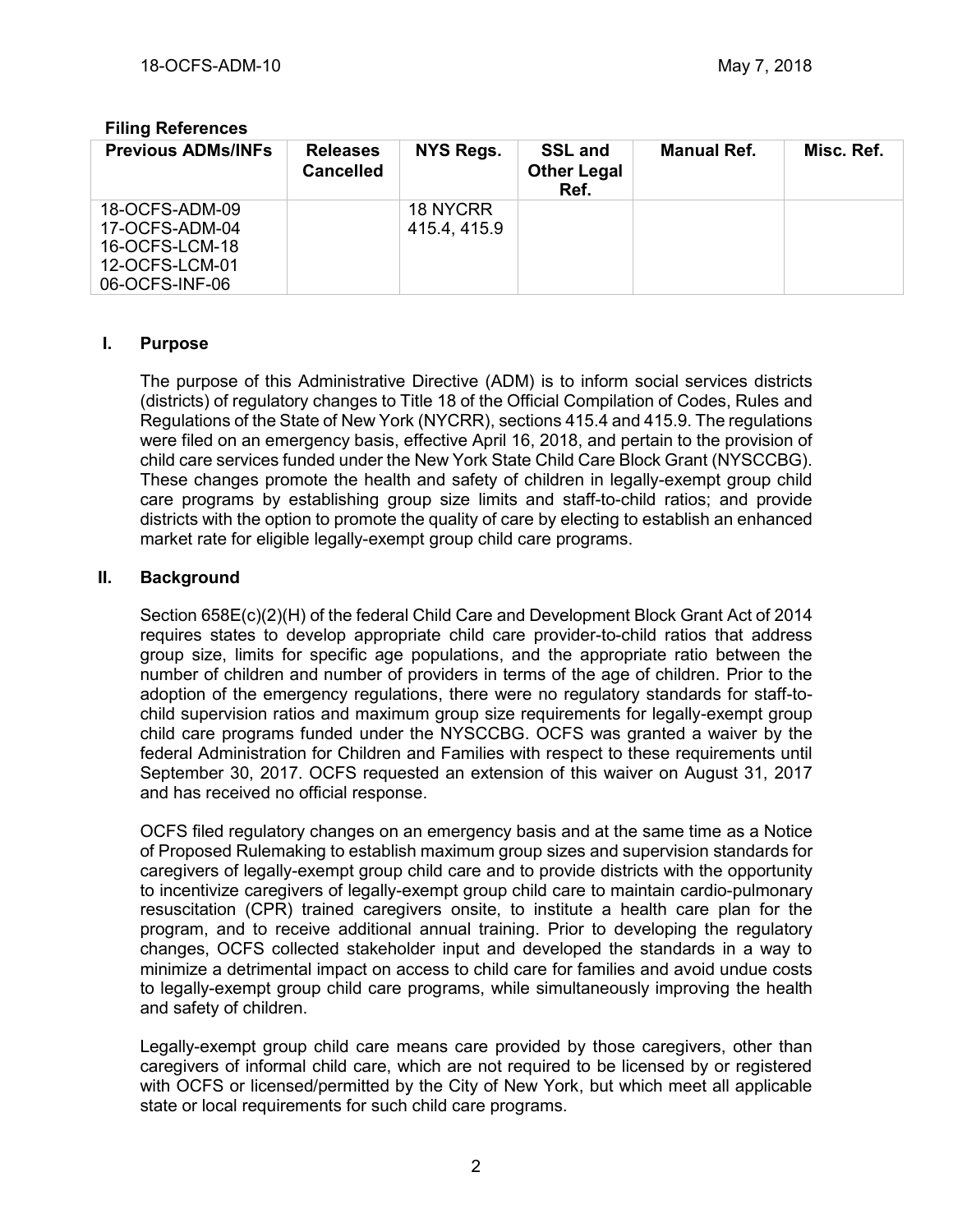## **III. Program Implications**

### **A. New Enrollment Requirements**

# *Staff-to-Child Supervision Ratios and Group Size Requirements*

Effective April 16, 2018, each enrolled legally-exempt group child care program must meet and maintain the following minimum staff-to-child supervision ratios and maximum group size requirements, unless a more stringent standard is required by law:

- For three-year-old children:
	- $\circ$  There must be one employee with a caregiving role for every 20 children when engaged in activities where children will be seated while working on a particular activity or skill.
	- $\circ$  There must be one employee with a caregiving role for every 10 children when children are not engaged in seated activities or skills.
	- o The maximum group size is 30 children.
- For four-year-old children:
	- $\circ$  There must be one employee with a caregiving role for every 20 children when engaged in activities where children will be seated while working on a particular activity or skill.
	- $\circ$  There must be one employee with a caregiving role for every 12 children when children are not engaged in seated activities or skills.
	- o The maximum group size is 36 children.
- For children ages five through 12 years:
	- $\circ$  There must be one employee with a caregiving role for every 25 children.
	- $\circ$  The maximum group size is 50 children.

When children younger than five years of age are cared for in mixed age groups, the staffto-child supervision ratio and maximum group size applicable to the youngest child in the group must be followed.

Group size refers to the number of children cared for together as a unit. Group size is used to determine the minimum staff-to-child supervision ratio based upon the age of the children in the group.

# *Children Under Three Years of Age*

Effective April 16, 2018, child care assistance funded under the NYSCCBG cannot be authorized for a child under three years of age for child care provided in a legally-exempt group child care program, except for

- child care programs located on federal property that are operated in compliance with the applicable federal laws and regulations for such child care programs,
- child care programs located on tribal property which are operated in compliance with the applicable tribal laws and regulations for such child care programs, or
- a child who is at least two years of age at the beginning of the school year but will turn three years of age on or before the applicable calendar date for which a child must be at least five years of age to be eligible for admission to school; and such a child shall be considered three years of age for the purposes of staff-to-child ratio and maximum group size.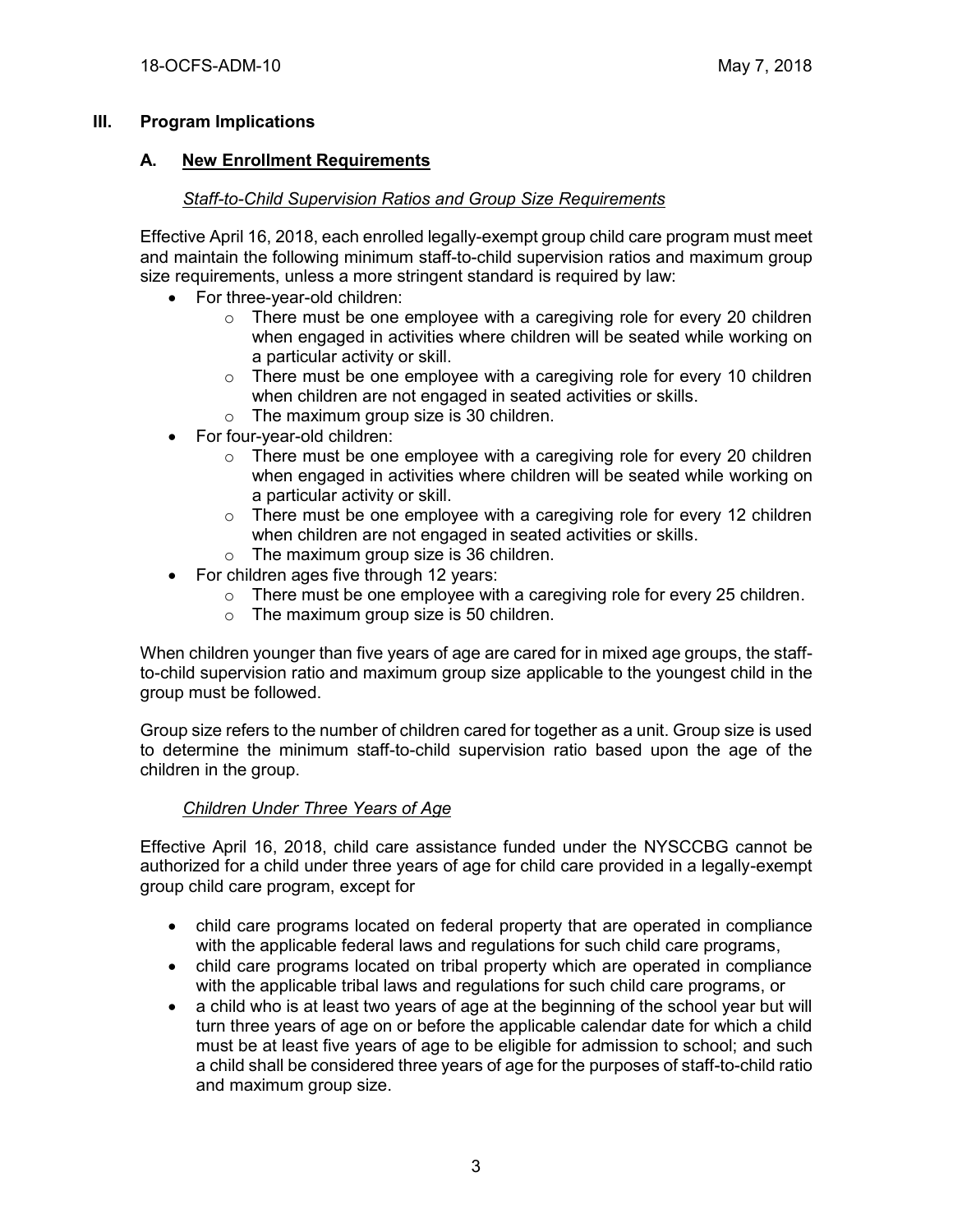#### *Inspections*

OCFS and its designees, the applicable district and its designees, and the applicable legally-exempt caregiver enrollment agency (Enrollment Agency) are authorized to inspect any legally-exempt group child care program that is enrolled or applying for enrollment.

# **B. Revised Enrollment Form**

The OCFS-4700*, Enrollment Form for Provider of Legally-Exempt Group Child Care*, was revised to incorporate the additional health and safety requirements applicable to all legally-exempt group child care programs (18-OCFS-ADM-09).

In accordance with 18 NYCRR §415.4(f), districts are required to provide a child's caretaker that has applied for or is receiving child care assistance under the NYSCCBG, and is interested in using a caregiver of legally-exempt child care, with the most recent enrollment forms and notify the caretaker that the completed package must be submitted to the applicable Enrollment Agency.

## **C. Enhanced Market Rates for Legally-Exempt Group Child Care Programs**

In accordance with changes to 18 NYCRR §415.9(i), there may be multiple market rates for legally-exempt group child care programs: the standard market rate and the opportunity for districts to establish an enhanced market rate or rates.

The standard market rates for payment for legally-exempt group child care programs is the actual cost of care up to 75 percent of the applicable market rates for day care center providers as set forth in 18 NYCRR §415.9(i)(1). The standard market rates must be applied to legally-exempt group child care programs unless the district chooses to have an enhanced market rate or rates available for legally-exempt group child care programs that meet enhanced requirements and the applicable health and safety requirements set forth in 18 NYCRR §415.4(f) and §415.9(i).

Districts may establish one or both of the following categories of enhanced market rates for child care services provided by legally-exempt group child care programs:

#### *Enhanced Market Rate-Health*

Districts may establish an enhanced market rate for child care services provided by eligible legally-exempt group child care programs up to 81 percent of the applicable market rate for day care center providers if

- the program prepares a health care plan that meets the specifications of 18 NYCRR §418-1.11(c), and
- the program has at least one employee with a caregiving role in each classroom during the program's operating hours who holds a valid certificate in CPR, appropriate to the ages of the children in the classroom.

#### *Enhanced Market Rate-Training*

Districts may establish an enhanced market rate for child care services provided by eligible legally-exempt group child care programs up to 81 percent of the applicable market rate for day care center providers, if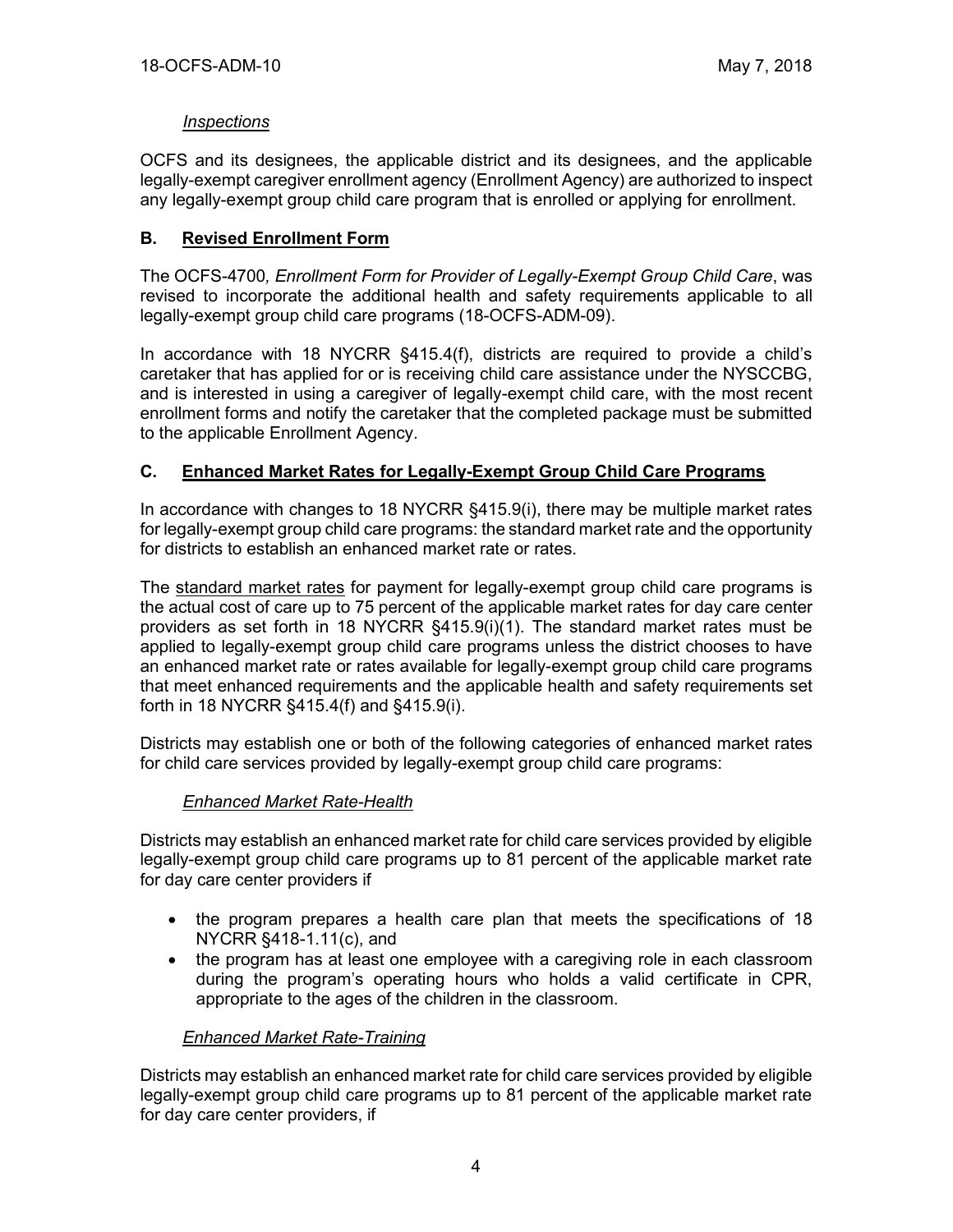- the caregiver of the legally-exempt group child care program completes the "Health" and Safety: Competencies in Child Care for Day Care Center, School-Age Child Care, and Enrolled Legally-Exempt Group Program Directors" course or other course as approved by OCFS, and a minimum of 15 hours of training annually in areas approved by OCFS; and
- each employee with a caregiving role at the legally-exempt group child care program completes a minimum of five hours of training annually in the areas approved by OCFS, in addition to the training required by 18 NYCRR §415.4(f).

#### *Both Enhanced Market Rates*

When a district establishes both enhanced market rates for child care services provided by eligible legally-exempt group child care programs as described above, the district must apply the appropriate enhanced market rate or rates when calculating payments for each individual legally-exempt group child care program based upon the enhanced market rate eligibility of each program. For instance, one legally-exempt group child care program may be eligible for the enhanced market rate-health, another program for the enhanced market rate-training, and another program for both enhanced market rates.

When a legally-exempt group child care program is eligible for both enhanced market rates, the enhanced market rate that the district applies when calculating payments must be based on the percentages selected for each individual enhanced market rate, up to a maximum of 87 percent of the applicable market rate for day care center providers. For example, if the district sets both enhanced market rates at 80 percent (5 percentage points above the standard rate of 75 percent), then the enhanced market rate for a legally-exempt group child care program that is eligible for both enhanced market rates is 85 percent of the applicable day care center market rate  $(75\% + 5\% + 5\% = 85\%).$ 

#### *Enhanced Market Rates and Differentials*

A legally-exempt group child care program may be eligible for one or both enhanced market rates, and at the same time, be eligible for one or more differential rates set forth in 18 NYCRR §415.9(h). In such instances, the total payment made to a legally-exempt group child care program must not exceed either 100 percent of the applicable market rate for day care centers, or the actual cost of care, whichever is less.

#### *Child and Family Services Plan*

To implement one or both enhanced market rates for eligible legally-exempt group child care programs, the district must indicate the applicable options in the child care portion of its Child and Family Services Plan pertaining to

- each category of enhanced requirement the district chooses to incentivize, and
- the percentage that will be applied to the applicable day care center market rate to calculate each enhanced market rate for legally-exempt group child care programs that the district has selected.

Districts may use the attached model letter, *District Request for Child Care Plan Amendment Enhanced Market Rates for Legally-Exempt Group Child Care Programs,* to amend their Child and Family Services Plans to add, remove, or change the percentage of enhanced market rates for eligible legally-exempt group child care programs.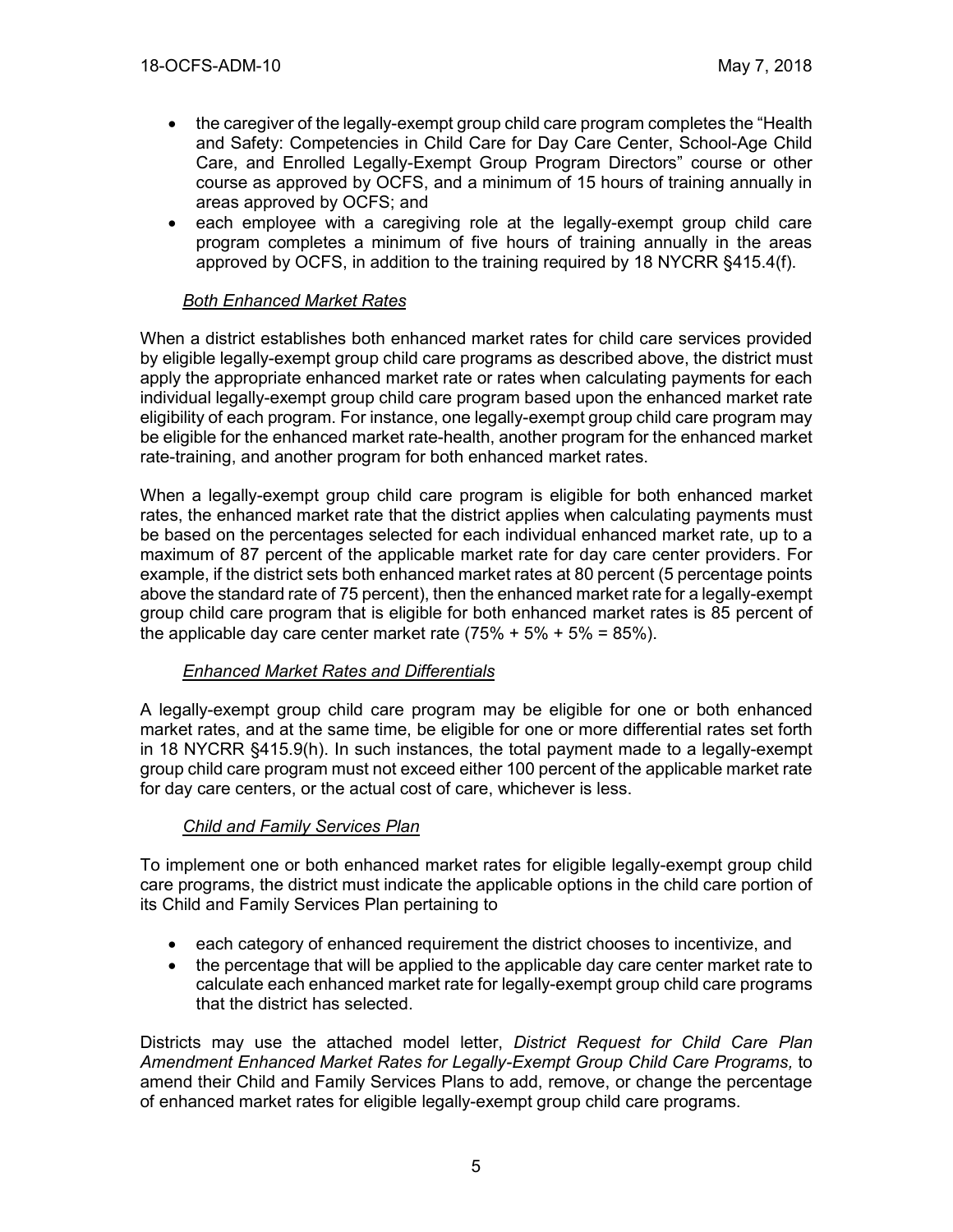Districts that establish an enhanced market rate for legally-exempt group child care programs must include notification of the availability of the enhanced market rate within the district's written payment policies for providers.

Districts that do not choose to implement an enhanced market rate for legally-exempt group child care programs do not need to take any action.

#### *District Notification to the Enrollment Agency*

The district must provide advance written notice to the Enrollment Agency of:

- its intention to implement an enhanced market rate for eligible legally-exempt group child care programs including a copy of the applicable part of the Child and Family Services Plan, and
- any subsequent change in the implementation of the enhanced market rate for eligible legally-exempt group child care programs including, but not limited to
	- o adding a new enhanced market rate,
	- o ending one or both enhanced market rates, and
	- $\circ$  changing the enhanced market rate percentage applied for one or both incentives.

When the district receives OCFS approval for any such change, the district must promptly notify the Enrollment Agency.

#### **D. Determination That a Legally-Exempt Group Child Care Program Meets the Enhanced Requirements**

# *Responsibilities of Legally-Exempt Group Child Care Programs*

If a legally-exempt group child care program wants to apply for an enhanced market rate or rates elected by the district in its Child and Family Services Plan, the program must

- submit to the Enrollment Agency a completed OCFS-LDSS-4702, *Legally-Exempt Group Child Care Program Attestation of Compliance with Enhanced Requirements*,
- submit to the Enrollment Agency additional required documentation demonstrating compliance with the applicable enhanced requirements, which may include, but is not limited to, an appropriate health care plan for the program, copies of the program director's training certificates, and program records of training completion by caregiving staff, and
- comply with a mandatory inspection to determine if the program is in compliance with all applicable health and safety requirements set forth in 18 NYCRR §415.4(f), as well as the requirements for the enhanced market rate set forth in 18 NYCRR §415.9(i).

#### *Responsibilities of the Enrollment Agency*

The Enrollment Agency is responsible for determining the eligibility of legally-exempt group child care programs for the enhanced market rate or rates for which they apply when a district has implemented such option, and for communicating the results of eligibility determinations both to legally-exempt group child care programs and districts. Specific responsibilities include, but are not limited to the following: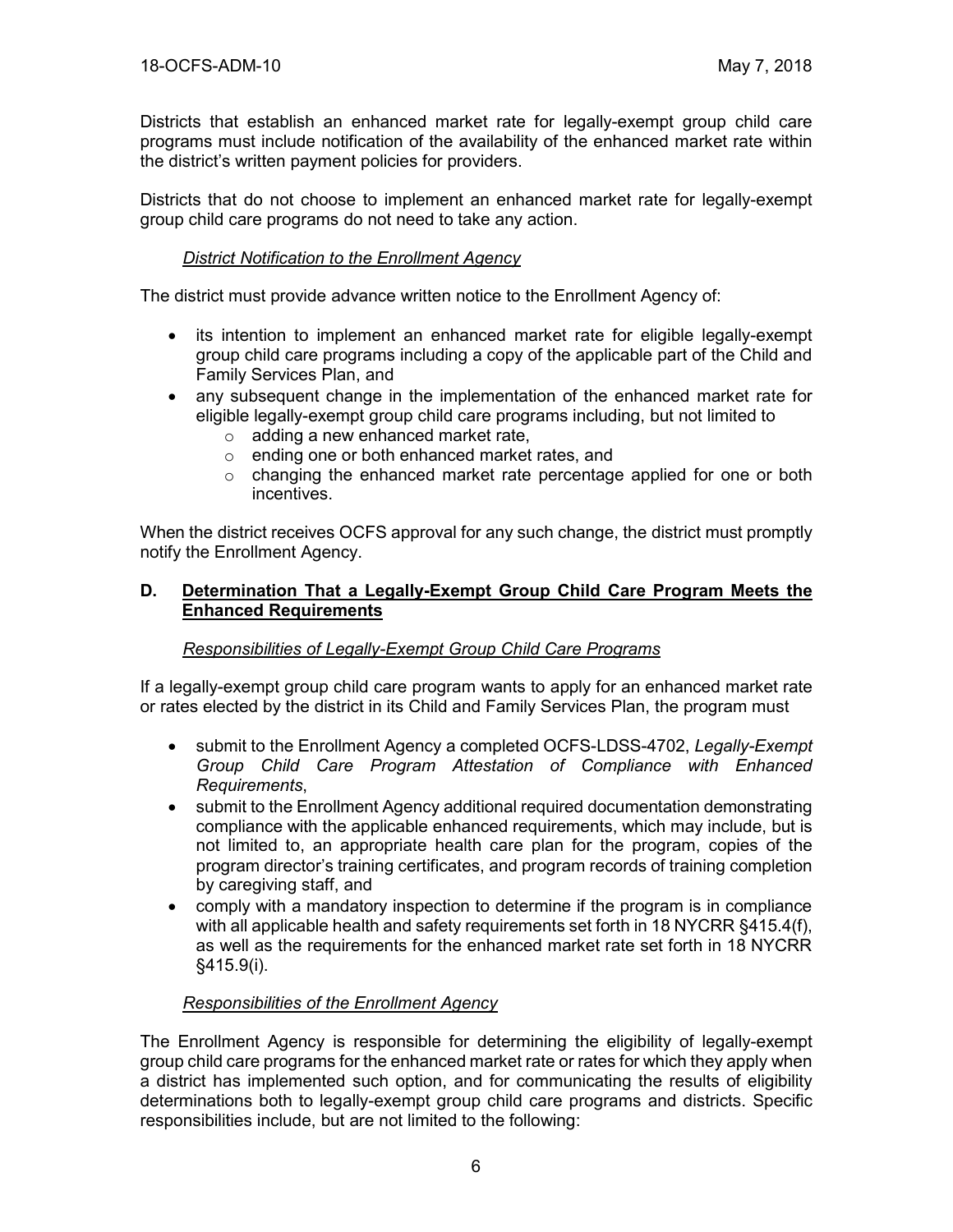- Reviewing documentation submitted by the legally-exempt group child care program to verify compliance with the enhanced market rate requirements
- Conducting an inspection of the legally-exempt group child care program to determine whether the program is in compliance with the applicable health and safety requirements set forth in 18 NYCRR §415.4(f), as well as the enhanced requirements set forth in 18 NYCRR §415.9(i), within 30 days of receipt of a completed OCFS-LDSS-4702, *Legally-Exempt Group Child Care Program Attestation of Compliance with Enhanced Requirements* requesting an enhanced market rate
- Addressing any noncompliance found in the mandatory inspection with the enhanced market rate requirements or the applicable health and safety requirements set forth in 18 NYCRR §415.4(f) or §415.9(i)
- Documenting all necessary actions, including whether the legally-exempt group child care program meets the enhanced market rate requirements
- Notifying the legally-exempt group child care program of its determination of the program's eligibility for the enhanced market rate(s)
- Notifying the district that the legally-exempt group child care program has been determined eligible for the enhanced market rate (However, to the extent that the Child Care Facility System (CCFS) is enhanced to provide automated notifications to the district, the Enrollment Agency is relieved of the responsibility for a manual notification.)
- Notifying the district of any changes in eligibility of a legally-exempt group for an enhanced market rate (However, to the extent that CCFS is enhanced to provide automated notifications to the district, the Enrollment Agency is relieved of the responsibility for a manual notification.)
- Using appropriate systems and notices, as appropriate and available

# *Applying the Enhanced Market Rate*

The district must begin using the appropriate enhanced market rate when calculating payments for an eligible legally-exempt group child care program for all eligible children no later than the beginning of the first full month after the district was notified that the program is eligible for the enhanced market rate or rates.

The district must send the required notice, OCFS-LDSS-4781*, Notice of Intent to Change Child Care Benefits and Family Share Payments*, to the parent/caretaker when

- an enhanced market rate becomes effective,
- an enhanced market rate is no longer applicable (either because the district no longer elects to offer the enhanced market rate or the legally-exempt group child care program is no longer eligible for the enhanced market rate), or
- an enhanced market rate percentage is changed in the child care portion of its Child and Family Services Plan.

# *Continuing Eligibility for the Enhanced Market Rate(s)*

A legally-exempt group child care program that has been approved to receive the enhanced market rate will be eligible to receive the enhanced market rate for the duration of that enrollment period, with the following exceptions: